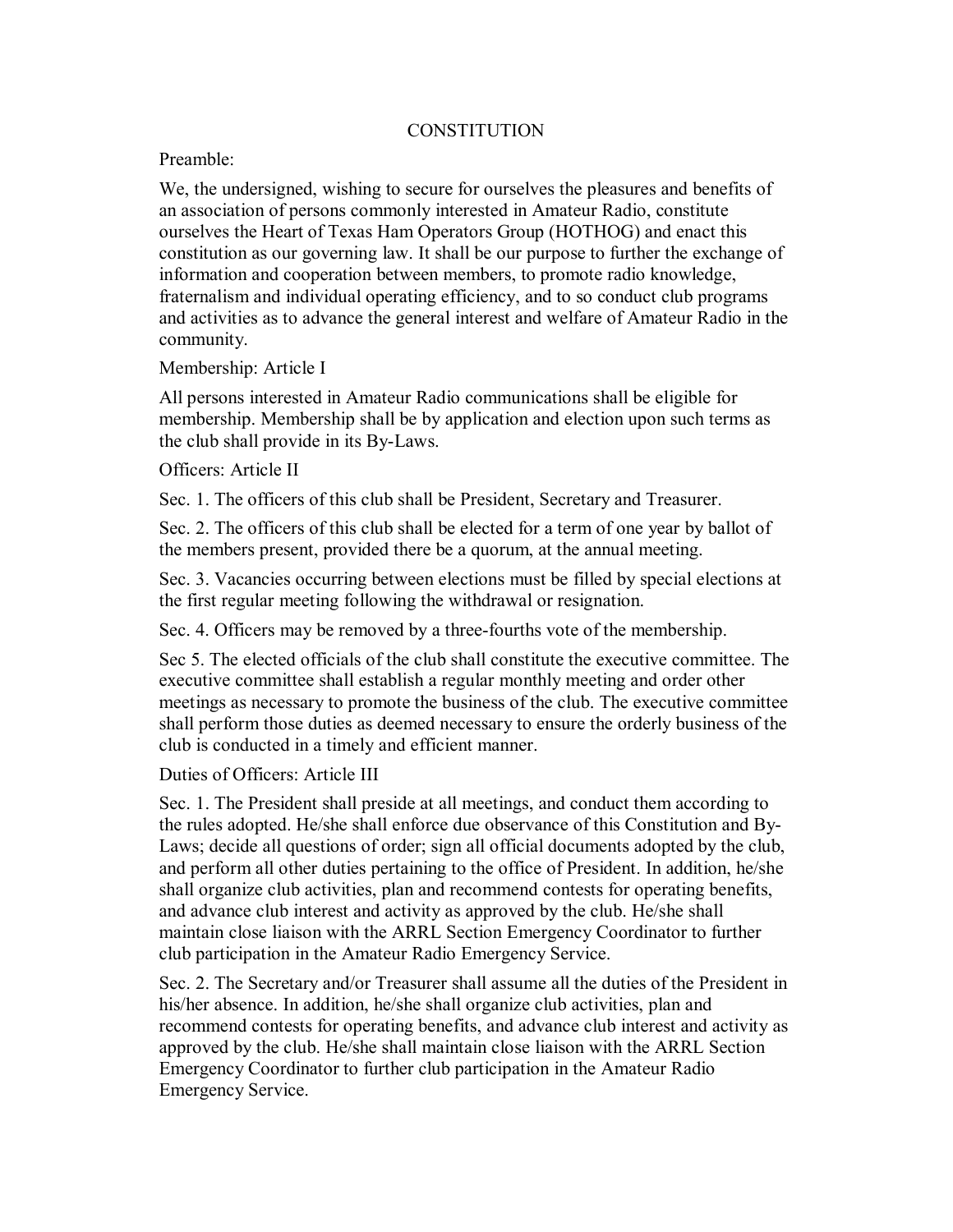Sec. 3. The Secretary shall keep a record of the proceedings of all meetings, keep a roll of members, submit membership applications, carry on all correspondence, read communications at each meeting, and provide meeting notices to each member. At the expiration of his/her term he/she shall turn over all items belonging to the club to his/her successor.

Sec. 4. The Treasurer shall receive and provide receipt for all monies paid to the club; keep an accurate account of all monies received and expended; pay no bills without proper authorization (by the club or its officers constituting a business committee). At the end of each quarter he/she shall submit an itemized statement of disbursements and receipts. At the end of his/her term he/she shall turn over everything in his/her possession belonging to the club to his/her successor.

## Meetings: Article IV

The By-Laws shall provide for regular, annual, and special meetings. At meetings, a minimum of one-third of the membership shall constitute a quorum for the transaction of business.

## Dues & Assessments: Article V

The club, by majority vote of those present at any regular meeting, may levy upon the general membership such dues or assessments as shall be deemed necessary for the business of the organization. Non-payment of such dues or assessments shall be cause for expulsion from the club within the discretion of the membership. In the event of severe hardship, and agreement by at least two-thirds of the club membership, the dues shall be waived for one year for any member otherwise in good standing. Dues shall be collected at the annual meeting each year.

#### Membership Assistance: Article VI

The club, through the Radio Frequency Interference (RFI), Public Relations, and Operating Committees will provide technical advice to members concerning equipment design and operation to assist in frequency observance, clean signals, uniform practice, and absence of spurious radiation's from club member-stations. The club shall also maintain a program to foster and guide public relations.

#### Amendments: Article VII

This constitution or By-Laws may be amended by a two-thirds vote of the total membership. Proposals for amendments shall be submitted in writing at a regular meeting and shall be voted on at the next following regular meeting, provided all members have been noticed of the intent to amend the constitution and/or By-Laws at said meeting.

Robert's Rules shall govern proceedings.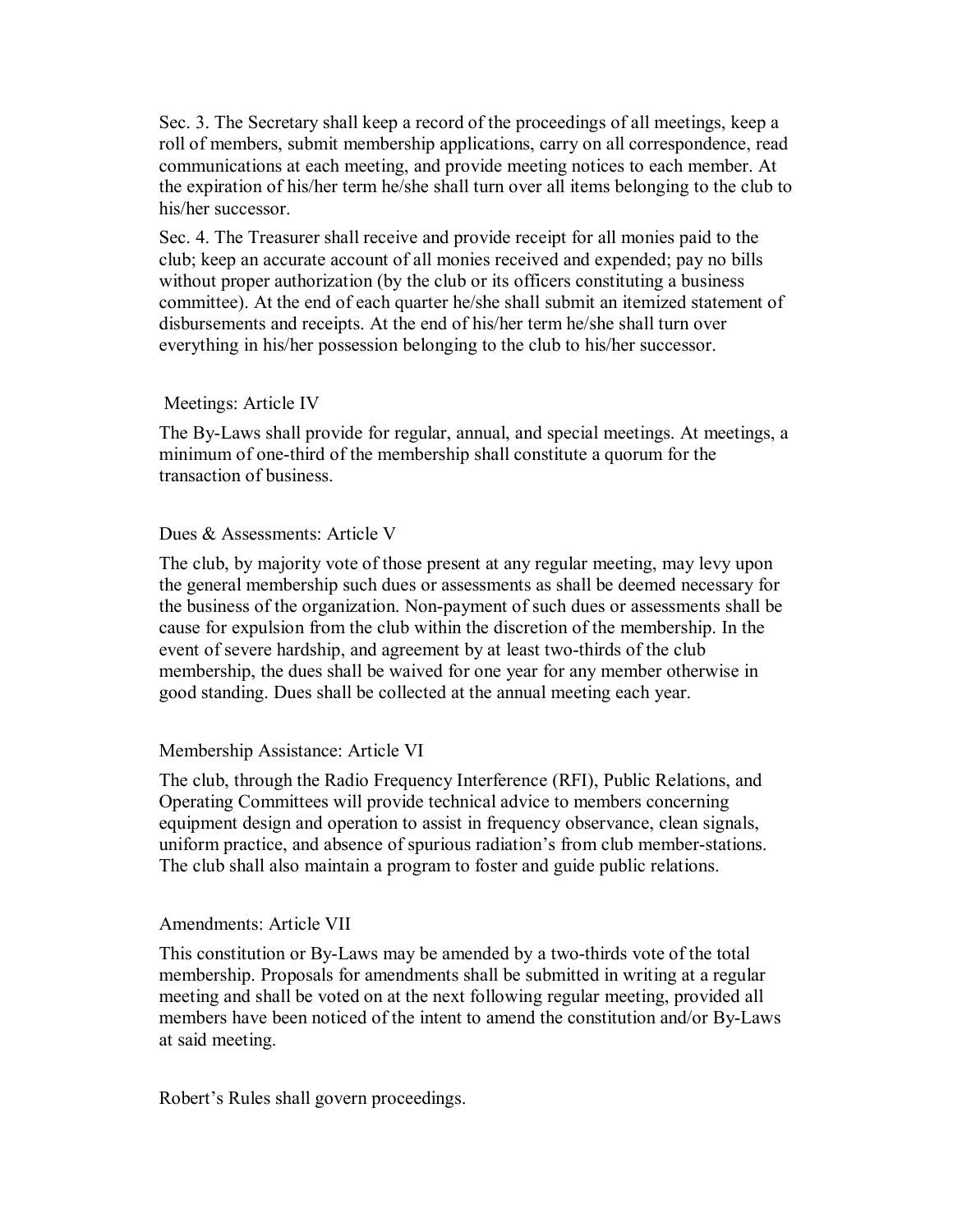#### BY-LAWS:

1. Secretary. It shall be the duty of the Secretary to keep the constitution and By-Laws of the club and have the same with him/her at every meeting. He/she shall note all amendments, changes and additions on the constitution and shall permit it to be consulted by members upon request.

2. Membership. Full membership is open to licensed amateurs. Associate membership is open to those actively engaged in a class leading to an Amateur Radio license and all other interested persons. Full membership includes all club privileges as well as rights to hold a club office and to vote. Associate membership includes all club privileges except for the right to hold office and vote. Applications for membership shall be submitted at regular meetings and voted upon at a subsequent regular meeting.

3. Meetings. Regular meetings shall be held monthly on a date as selected by the vote of the executive committee. The President upon the written request of five members may call special meetings. Notices shall be sent to members concerning special meetings and the business to be transacted. Only such business as designated shall be transacted. Such notices shall be sent so that they arrive not less than 24 hours before the meeting. The Annual meeting shall be held in June of each calendar year.